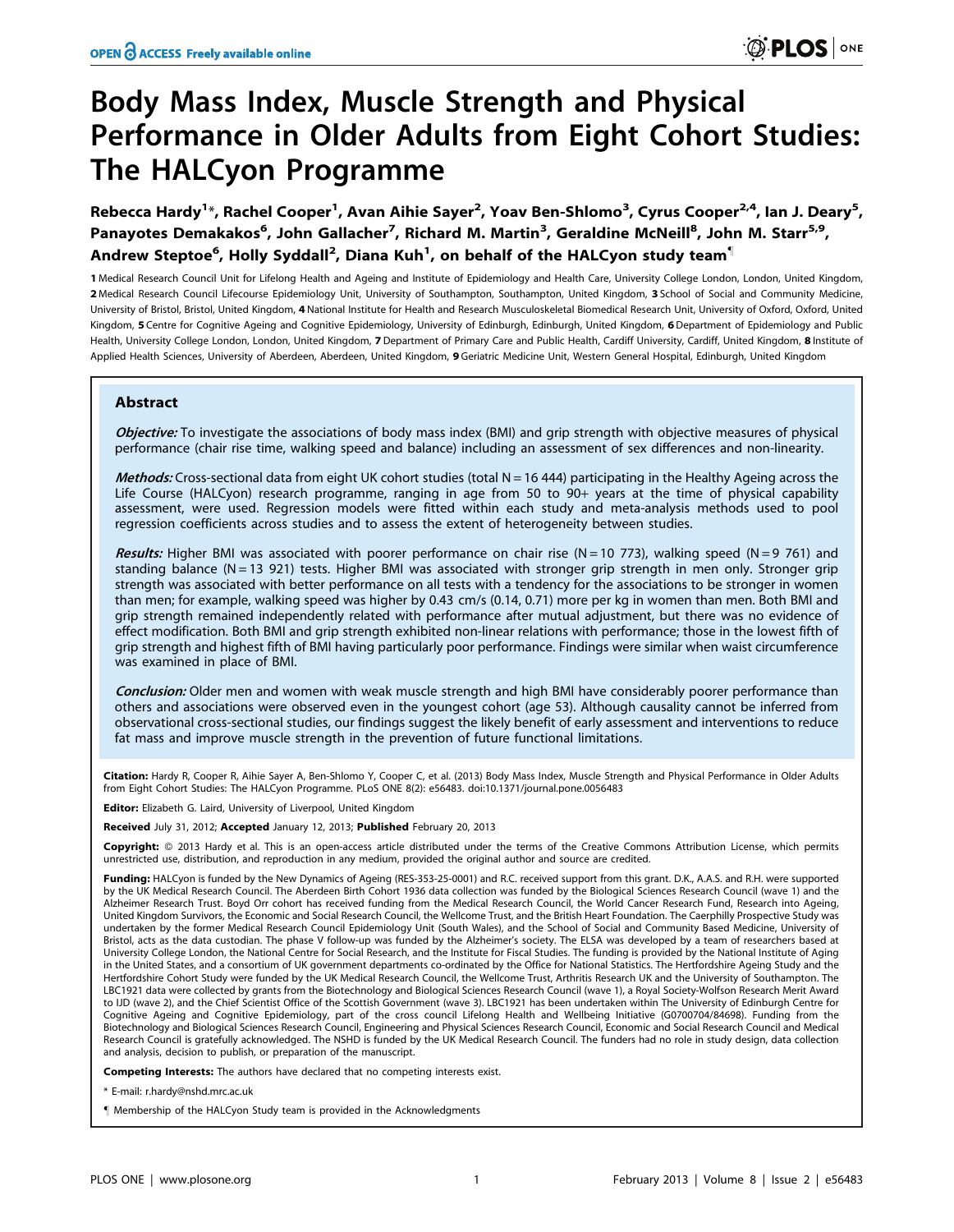| $-200$ contracts                           |
|--------------------------------------------|
| )<br> <br>                                 |
|                                            |
|                                            |
| ֚<br>コリコンニュー                               |
|                                            |
| ratterictive of mean and women in the<br>ī |
|                                            |
|                                            |

|                                       | ४<br>Mean (SD) or |                                                                                                                                                                                                                                                                                                                                                                                                                                                                   |              |                          |                          |              |              |              |
|---------------------------------------|-------------------|-------------------------------------------------------------------------------------------------------------------------------------------------------------------------------------------------------------------------------------------------------------------------------------------------------------------------------------------------------------------------------------------------------------------------------------------------------------------|--------------|--------------------------|--------------------------|--------------|--------------|--------------|
|                                       | LBC1921           | SWH                                                                                                                                                                                                                                                                                                                                                                                                                                                               | CaPs         | Boyd Orr                 | СS<br>Н                  | ELSA         | ABC1936      | <b>USHD</b>  |
| Men $(n^1)$                           | 229               | 171                                                                                                                                                                                                                                                                                                                                                                                                                                                               | 1145         | 182                      | 1569                     | 3259         | 241          | 1445         |
|                                       |                   | 411 <sup>2</sup>                                                                                                                                                                                                                                                                                                                                                                                                                                                  |              |                          | $1086^{3}$               |              |              |              |
| Age (yr)                              | 79.1 (0.59)       | 76.5 (2.29)                                                                                                                                                                                                                                                                                                                                                                                                                                                       | 73.3 (4.17)  | 70.9 (4.38)              | 65.7 (2.89)              | 66.1 (9.31)  | 64.7 (0.93)  | 53 (0)       |
|                                       |                   | 67.5 (2.39) <sup>2</sup>                                                                                                                                                                                                                                                                                                                                                                                                                                          |              |                          | 67.6 (2.75) 3            |              |              |              |
| Grip strength (kg)                    | 34.7 (7.37)       | 38.47 (8.08)                                                                                                                                                                                                                                                                                                                                                                                                                                                      | $\mathsf{I}$ | $\overline{\phantom{a}}$ | 44.0 (7.51)              | 40.7 (9.56)  | $\mathsf{I}$ | 47.7 (12.20) |
|                                       |                   | 38.26 $(7.14)^2$                                                                                                                                                                                                                                                                                                                                                                                                                                                  |              |                          |                          |              |              |              |
| Chair rise time                       | $\mathsf I$       | 2.94 (0.30)                                                                                                                                                                                                                                                                                                                                                                                                                                                       | $\mathsf I$  | $\mathsf I$              | 2.72 (0.21)              | 2.38 (0.32)  | $\mathsf I$  | 2.26 (0.29)  |
| (logsec)                              |                   |                                                                                                                                                                                                                                                                                                                                                                                                                                                                   |              |                          | $2.72 (0.22)^{3}$        |              |              |              |
| Walking/TUG speed                     | 1.50 (0.40)       | 0.87(0.18)                                                                                                                                                                                                                                                                                                                                                                                                                                                        | 0.58(0.13)   | 0.64(0.14)               | 0.95(0.14)               | 0.91 (0.27)  | 1.26 (0.25)  | $\mathsf I$  |
| (m/s)                                 |                   |                                                                                                                                                                                                                                                                                                                                                                                                                                                                   |              |                          | $0.94~(0.15)^3$          |              |              |              |
| Unable to balance                     | $\mathsf I$       | 31.0%                                                                                                                                                                                                                                                                                                                                                                                                                                                             | 25.9%        | 18.8%                    | 19.7%                    | 10.3%        | 6.1%         | 3.5%         |
| for 5 seconds                         |                   |                                                                                                                                                                                                                                                                                                                                                                                                                                                                   |              |                          | $15.0\%$ <sup>3</sup>    |              |              |              |
| BMI ( $kg/m2$ )                       | 26.2 (3.53)       | 27.6 (4.05)                                                                                                                                                                                                                                                                                                                                                                                                                                                       | 27.8 (3.99)  | 27.3 (3.82)              | 27.2 (3.76)              | 27.9 (4.29)  | 26.9 (3.52)  | 27.39 (4.01) |
| Height (cm)                           | 171.4 (6.83)      | 171.4 (6.36)                                                                                                                                                                                                                                                                                                                                                                                                                                                      | 170.1 (6.47) | 171.7 (6.78)             | 174.1 (6.47)             | 172.7 (6.94) | 171.9 (6.95) | 174.7 (6.56) |
| Women $(n^1)$                         | 315               | 119                                                                                                                                                                                                                                                                                                                                                                                                                                                               | $\mathsf I$  | 223                      | 1414                     | 3966         | 257          | 1485         |
|                                       |                   | $303^{2}$                                                                                                                                                                                                                                                                                                                                                                                                                                                         |              |                          | $1213^3$                 |              |              |              |
| Age (yr)                              | 79.1 (0.57)       | 76.5 (2.29)                                                                                                                                                                                                                                                                                                                                                                                                                                                       | $\mathsf I$  | 70.6 (4.29)              | 66.6 (2.71)              | 66.6 (9.83)  | 64.7 (1.01)  | 53 (0)       |
|                                       |                   | $67.4 (2.23)^2$                                                                                                                                                                                                                                                                                                                                                                                                                                                   |              |                          | 67.6 (2.75) <sup>3</sup> |              |              |              |
| Grip strength (kg)                    | 20.6 (4.49)       | 23.64 (6.64)                                                                                                                                                                                                                                                                                                                                                                                                                                                      | $\mathsf I$  | $\mathsf I$              | 26.52 (5.73)             | 24.3 (6.43)  | $\mathsf{I}$ | 27.7 (7.92)  |
|                                       |                   | 22.55 (5.29) <sup>2</sup>                                                                                                                                                                                                                                                                                                                                                                                                                                         |              |                          |                          |              |              |              |
| Chair rise time                       | $\mathsf I$       | 3.03 (0.28)                                                                                                                                                                                                                                                                                                                                                                                                                                                       | $\mathsf I$  | $\mathsf I$              | 2.88 (0.26)              | 2.42 (0.33)  | $\mathsf I$  | 2.28 (0.28)  |
| (logsec)                              |                   |                                                                                                                                                                                                                                                                                                                                                                                                                                                                   |              |                          | $2.86~(0.26)^3$          |              |              |              |
| Walking/TUG speed                     | 1.31(0.33)        | $(61.0)$ 87.0                                                                                                                                                                                                                                                                                                                                                                                                                                                     | $\mathsf I$  | 0.64 (0.15)              | (0.34)                   | 0.84 (0.28)  | 1.20(0.23)   | $\mathbf I$  |
| (m/s)                                 |                   |                                                                                                                                                                                                                                                                                                                                                                                                                                                                   |              |                          | $0.92~(0.32)^3$          |              |              |              |
| Unable to balance                     | $\mathbb{L}$      | 36.1%                                                                                                                                                                                                                                                                                                                                                                                                                                                             | L            | 21.1%                    | 20.1%                    | 16.6%        | 8.1%         | 5.3%         |
| for 5 seconds                         |                   |                                                                                                                                                                                                                                                                                                                                                                                                                                                                   |              |                          | $17.6\%$ <sup>3</sup>    |              |              |              |
| BMI ( $kg/m2$ )                       | 26.2 (4.57)       | 27.7 (5.13)                                                                                                                                                                                                                                                                                                                                                                                                                                                       | $\mathsf I$  | 27.6 (4.87)              | 27.6 (4.91)              | 28.0 (5.33)  | 27.0 (4.92)  | 27.42 (5.41) |
| Height (cm)                           | 157.5 (5.79)      | 158.3 (5.50)                                                                                                                                                                                                                                                                                                                                                                                                                                                      | $\mathsf I$  | 158.0 (5.81)             | 160.8 (5.88)             | 159.2 (6.69) | 159.0 (6.18) | 161.6 (5.97) |
| doi:10.1371/journal.pone.0056483.t001 |                   | <sup>3</sup> Physical performance tests measured at either wave 1 or wave 2. LBC1921 = Lothian Birth Cohort 1921, CaPs =Caerphilly Prospective Study, HCS=Hertfordshire cohort study, HAS= Hertfordshire Ageing Study, ELSA=English<br>Long<br>Number of participants with a measure of BMI and at least one valid physical performance measure.<br><sup>2</sup> Grip strength measured at wave 1 (as well as wave 2). Performance tests measured only at wave 2. |              |                          |                          |              |              |              |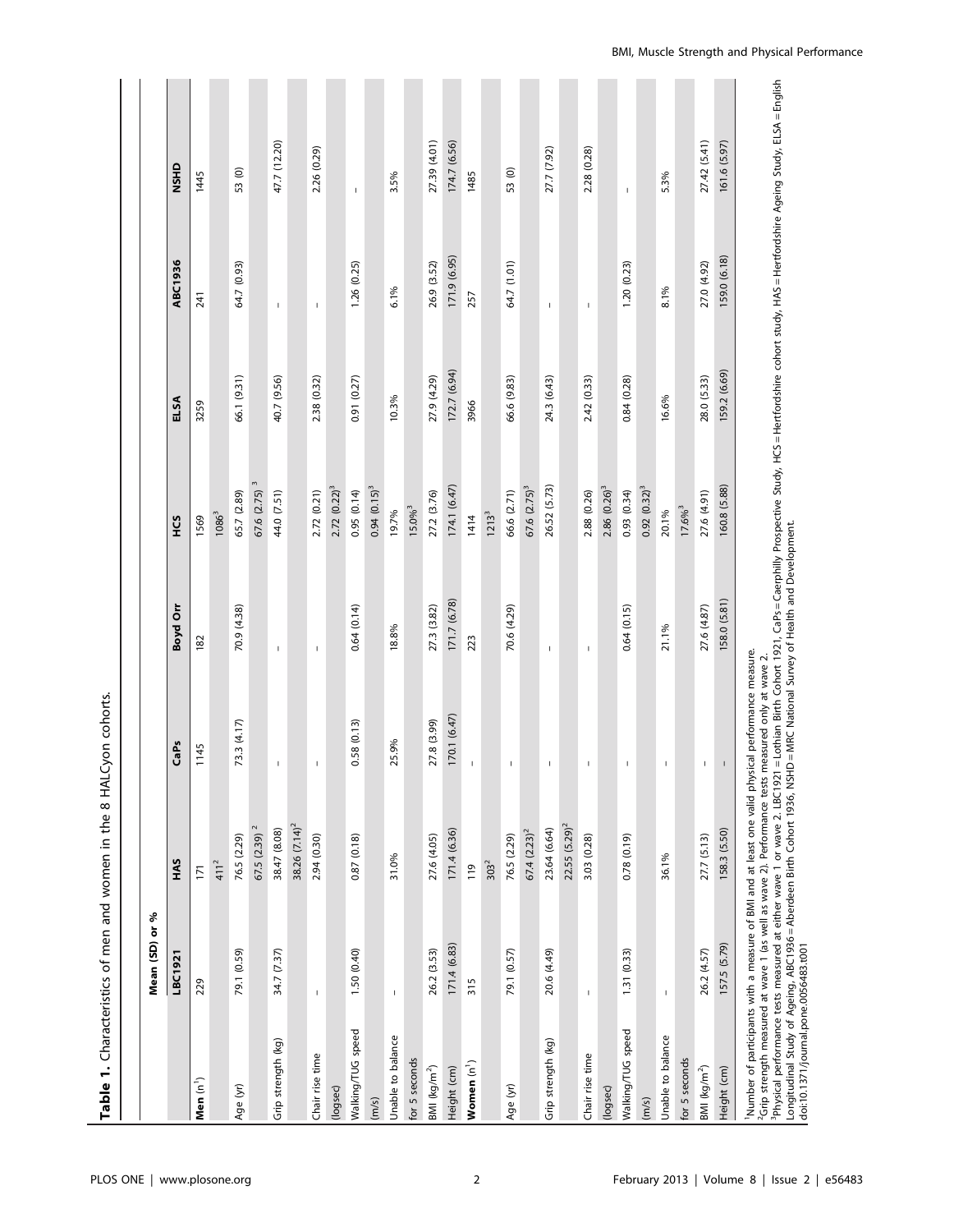|                            |       |                      | Number of   | Overall regression coefficient |           |                                                                         |                |
|----------------------------|-------|----------------------|-------------|--------------------------------|-----------|-------------------------------------------------------------------------|----------------|
|                            |       | Studies<br>Number of | Individuals | per kg/m <sup>2</sup> (95% Cl) | <u>يہ</u> | Sex by BMI interaction <sup>1</sup> (women-men)                         |                |
|                            |       |                      |             |                                |           | <b>Overall regression coefficient</b><br>per kg/m <sup>-</sup> (95% Cl) | p-value        |
| Grip strength (kg)         | Men   |                      | 6855        | 0.23(0.14, 0.31)               | 57.2%     | $-0.22$ $(-0.28, -0.17)$                                                | 0.001          |
|                            | Women |                      | 7358        | $0.01 (-0.04, 0.06)$           | 54.0%     |                                                                         |                |
| Chair rise performance (%) | Men   |                      | 4979        | $-0.76(-1.07, -0.44)$          | 50.4%     | $-0.32$ ( $-0.65, 0.01$ )                                               | 0.06           |
|                            | Women |                      | 5794        | $-1.04 (-1.19, -0.90)$         | 0%        |                                                                         |                |
| Walking speed (cm/s)       | Men   |                      | 5085        | $-0.76(-0.97, -0.56)$          | 46.9%     | $-0.14 (-0.37, 0.09)$                                                   | $\sim$         |
|                            | Women | G                    | 4676        | $-0.92(-1.19, -0.65)$          | 57.3%     |                                                                         |                |
| Inability to balance       | Men   |                      | 6991        | 1.08 (1.04.1.11)               | 55.5%     | 1.03 (0.99, 1.06)                                                       | $\overline{c}$ |
| for 5 seconds (OR)         | Women | $\circ$              | 6930        | 1.11(1.08, 1.14)               | 55.9%     |                                                                         |                |

#### Introduction

Maintaining physical capability, defined as the ability to undertake the physical tasks of everyday living, is essential in older age. Lower levels of physical capability, as assessed by simple objective measures of physical performance (walking speed, chair rise and standing balance times) and muscle strength, have been shown to predict the onset of disability, loss of independence and survival in older community-dwelling populations [1–3]. It is therefore important to establish modifiable risk factors related to these measures.

The rise in the prevalence of obesity in all age groups in many countries [4,5] coupled with the global ageing of the population means that establishing the influence of adiposity on physical capability is increasingly important from a public health perspective. Higher body mass index (BMI) has been associated with slower walking speed and poorer chair rise and standing balance performance [6–16], but studies are limited in a number of ways. Few have examined sex differences, most have focussed on either overweight/obesity or on a continuous measure of BMI assuming a linear relationship, and have not considered the influence of being underweight or investigated potential non-linearity and few have considered alternative measures of adiposity such as waist circumference [17]. The relationship between BMI and grip strength is less consistent [13,18], but as weaker muscle strength has been associated with reduced levels of physical performance [17], there is a growing interest in whether sarcopenic obesity (a combination of weak muscle strength and high adiposity) [19] is particularly detrimental to physical performance [7,19].

Healthy Ageing across the Life Course (HALCyon) is a collaborative research programme including nine UK cohorts (age range 50 years to 90+ years) that aims to investigate how factors across life influence physical capability and other aspects of healthy ageing. We investigate, in the eight cohorts with at least one objective measure of physical capability, the associations of BMI and, where available, grip strength with objective measures of physical performance (chair rise time, walking speed and standing balance). We also investigate the joint effects of BMI and muscle strength on physical performance, and test whether grip strength modifies the effect of adiposity. We assess whether there are sex differences in each of the main associations, and whether there is evidence of non-linearity. Finally, we consider whether waist circumference is associated with the outcome measures in a similar way to BMI.

## Methods

Data from the eight HALCyon cohorts [20] with relevant information were used in these analyses. Written informed consent was given by all participants as appropriate. Ethical approval was obtained from the Multicentre Research Ethics Committee for Scotland, the Ethics Committee of the Division of Medicine of the former South Glamorgan Area Health Authority and Gwent Research Ethics Committee, the Multicentre Research and Ethics Committee, the South East Multicentre Research Ethics Committee, the Bedfordshire and Hertfordshire Local Research Ethics Committee and the West Hertfordshire Local Research Ethics Committee, and the North Thames Multicentre Research Ethics Committee.

The Aberdeen Birth Cohort 1936 (ABC1936) includes men and women born in 1936 who sat a test of mental ability in 1947 as part of the Scottish Mental Survey [21]. A total of 70,805 children sat the test. In the 1990s those still resident in the Grampian area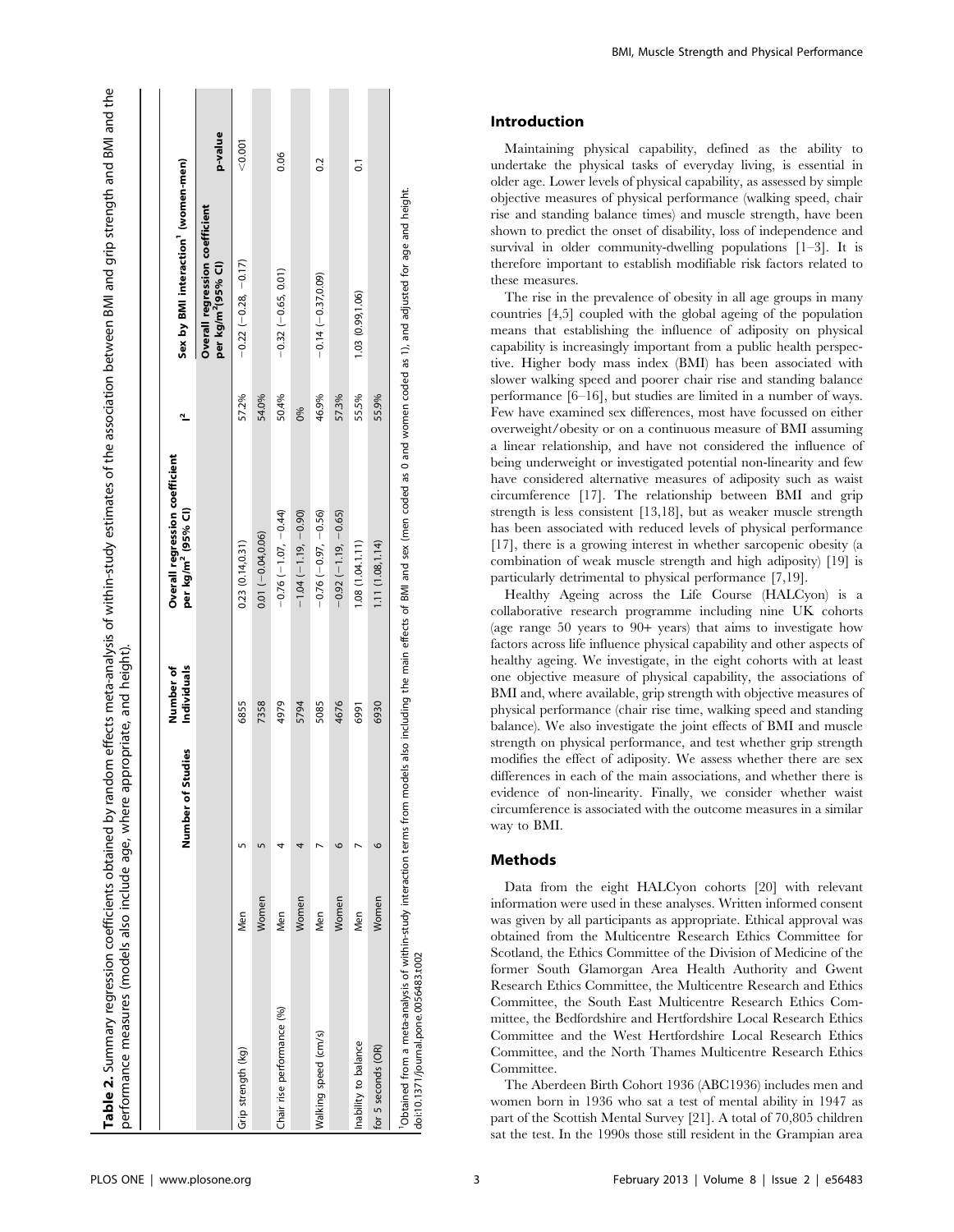

Figure 1. Association between BMI (categorised into fifths) and chair rise performance (%). Footnote: Summary estimates (each category compared with the middle category) from a random effects meta-analysis (4 studies) are presented. Models adjusted for age (where appropriate) and height. doi:10.1371/journal.pone.0056483.g001

were identified through record linkage with lists of those registered with a General Practitioner. The first wave of new data was collected when study members were aged 62–68 years when 508 participated. Of these 498 (98.0%) contributed to analyses.

The Boyd Orr study is taken from an original sample of 4999 men and women born between 1918 and 1939 who participated in the Carnegie (Boyd Orr) Survey of Diet and Health in Pre-War Britain, 1937–1939 [22]. A total of 3182 who were traced, still alive and resident in Britain in 1997–1998, were sent a questionnaire and 1648 (51.8%) responded. When study members were aged 63–83 years, a sub-sample of 405 (55.3%) of a target sample of 732 surviving study members living around four of the original survey centres underwent clinical examination, including assessments of physical performance. All 405 contributed to analyses.

The Caerphilly Prospective Study (CaPs) recruited 2512 men born between 1920 and 1939 when they were aged 45–59 years from the town of Caerphilly, South Wales and the adjacent villages [23]. For the second examination, the original cohort was supplemented with 447 men of a similar age who had moved into the study area. However, 561 men were lost from the cohort giving a total of 2398 men who participated in this second phase. Physical capability was measured in wave 5 when cohort members were aged 65–84 when 1195 (49.8% of those seen at second phase) attended the clinic, with 1145 (95.8% of those attending clinic) being included in analyses.

The English Longitudinal Study of Ageing (ELSA) was drawn from men and women born in the first half of the twentieth century, whose household participated in the Health Survey for England in 1998, 1999 and 2001. All households with one or more resident born before 1 March 1952 that participated in these three years of the Health Survey for England and gave permission to be re-contacted in future, were eligible for ELSA [24]. The individual response rate for the baseline ELSA interview, which took place in 2002–03, was 64.7%. Of the total 12,099 respondents, 11,391 were core members. Physical performance measures were recorded at wave 2 in 2004–2005 when 8780 core members (77.1% of those seen at baseline) participated. Of these 7225 (82.3%) provided all the information required to be included in analyses.

The Hertfordshire Ageing Study (HAS) is a cohort of men and women born in North Hertfordshire between 1920 and 1930 whose birth and infant records were available [25]. Of the 6803 live single births, a total of 1428 were traced, alive and living in North Hertfordshire at the time of the first follow-up. When aged 63–73 years, 717 (50.2% of target sample) attended a clinic for examination including grip strength of whom 714 (99.6%) are included in analyses with grip strength as an outcome. Performance tests were carried out at the second wave when 294 of the 717 who attended clinic at the first follow-up were seen in clinic again, and 290 (98.6%) were included in analyses.

In 1998–2004, men and women born in Hertfordshire between 1931 and 1939 and still living in the county were recruited to a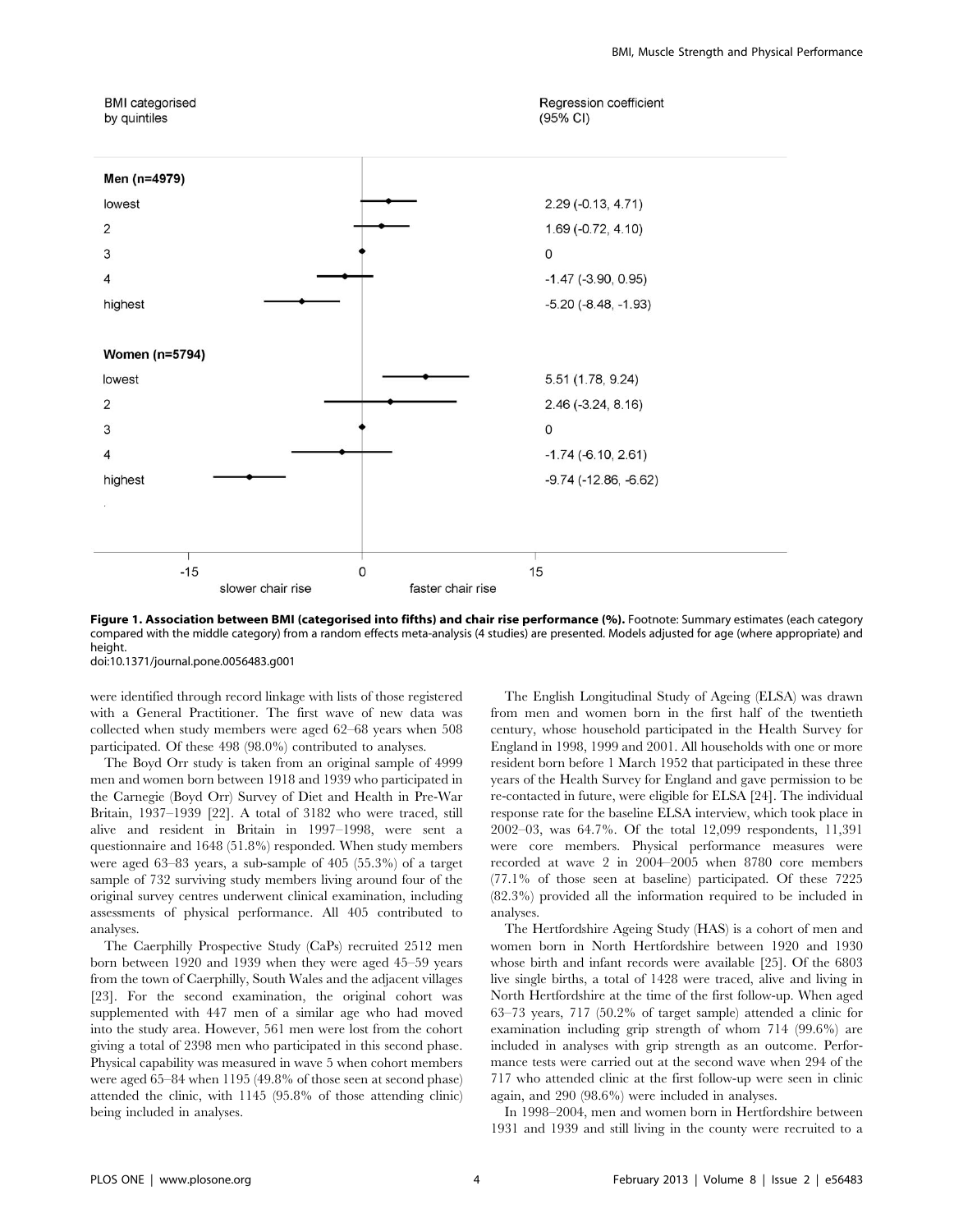

Figure 2. Association between BMI (categorised into fifths) and walking speed (cm/s). Footnote: Summary estimates (each category compared with the middle category) from a random effects meta-analysis (7 studies for men, 6 studies for women) are presented. Models adjusted for age (where appropriate) and height. doi:10.1371/journal.pone.0056483.g002

larger study; the Hertfordshire Cohort Study (HCS). Of the 39,764 live births, 7106 were traced as still alive in Hertfordshire and registered with a General Practitioner (GP) in 1998 [26]. Permission to contact 6099 was obtained from GPs and of these 2997 (49.1%) attended a clinic examination at the first new wave of data collection when participants were aged 59–73 years. A total of 2983 (99.5%) were included in analyses.

The Lothian Birth Cohort 1921 (LBC1921) consists of men and women born in 1921, who sat a test of mental ability in 1932 as part of the Scottish Mental Survey. A total of 87, 498 children sat the test. In the 1990s, those still resident in the Lothian area were identified using lists of individuals registered with a general practitioner. Of the 1120 potential participants identified, 728 responses were received, of which 501 were eligible. Media advertisements identified another 368 eligible participants. In total, 550 (63.3% of those identified as eligible) joined LBC1921 and completed the first wave of data collection which took place when participants were aged 77–80 years [21]. Of these 544 (98.9%) were included in analyses.

The MRC National Survey of Health and Development (NSHD) is a sample of all the births  $(n = 5362)$  that took place in England, Scotland and Wales in one week in 1946 with prospective follow-up since birth [27]. At 53 years of age when physical performance was first measured, the target sample consisted of 3673 still alive and living in Britain. Contact was not attempted for those who had died  $(n = 469)$ , emigrated  $(n = 461)$ , had permanently refused to participate in the study  $(n = 640)$  or were living abroad at the time of interview  $(n = 119)$ . Of the 3673, 2989 (81.4% of the target, 55.7% of original sample) were interviewed and examined in their own homes and 2930 (98.0%) were included in analyses.

#### Physical Capability

Grip strength and walking speed have been measured in five cohorts, get up and go and chair rise time in four and balance in seven. Harmonisation of the physical capability measures across cohorts has been discussed in detail elsewhere [20].

Dynamometers were used to measure grip strength in all studies. The maximum recorded value of grip strength from multiple attempts was used in analysis.

Chair rising ability was measured as the time taken to rise from a sitting to a standing position and then sit down again five complete times in HAS, HCS and ELSA, and ten times in NSHD. We regressed the time taken for 5 chair rises on the time for 10 chair rises for younger ELSA participants and used the coefficients from regression equations to obtain predicted times for 5 chair rises in NSHD. As the distribution for chair rise time was skewed, natural logarithms of the times were taken, and then multiplied by 100 so regression coefficients could be interpreted as percentage changes [28]. For display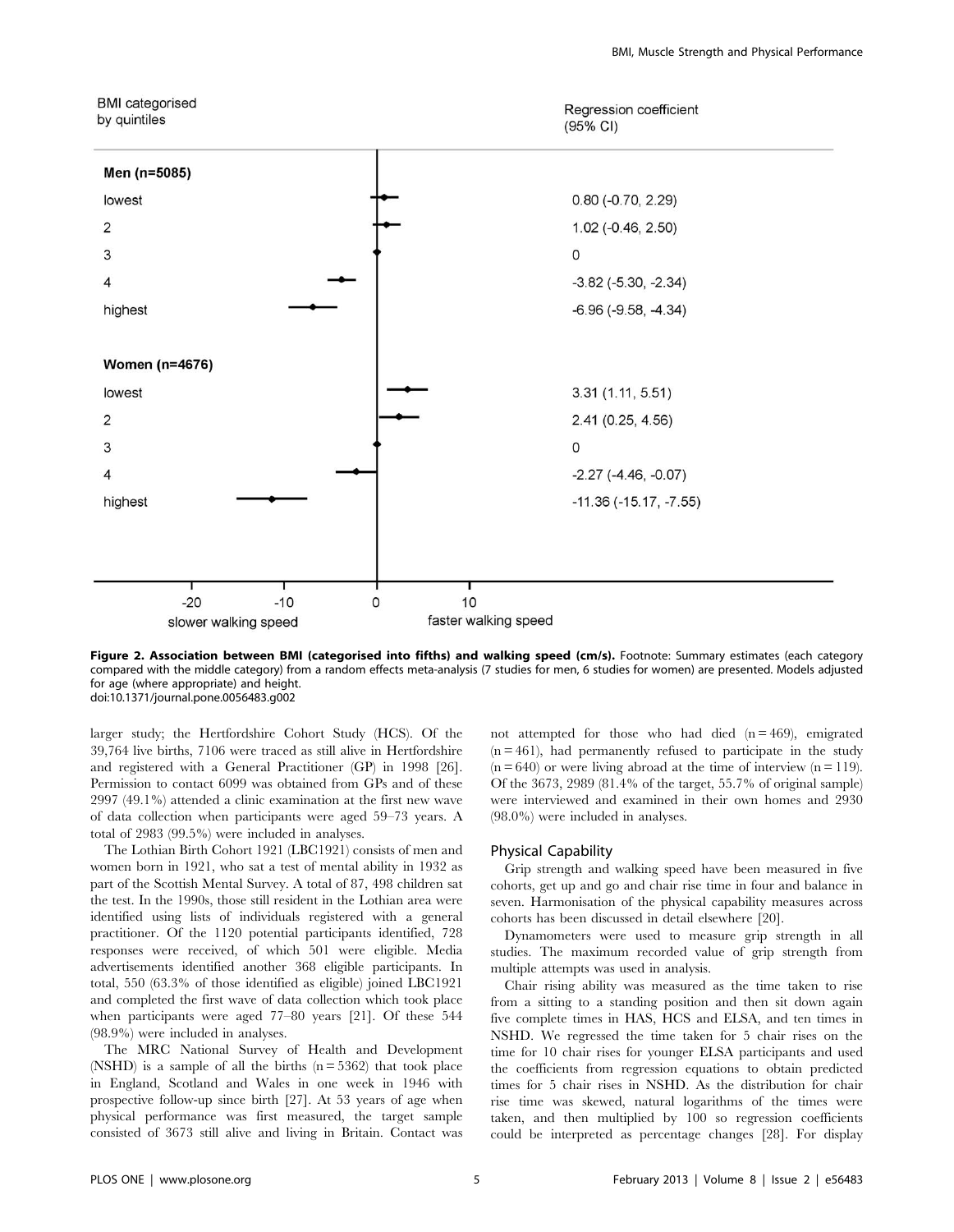

Figure 3. Association between BMI (categorised into fifths) and inability to balance for 5 seconds (OR). Footnote: Summary estimates (each category compared with the middle category) from a random effects meta-analysis (7 studies for men, 6 studies for women) are presented. Models adjusted for age (where appropriate) and height. doi:10.1371/journal.pone.0056483.g003

purposes, in order that a higher value represented better performance we used  $-100 \times ln(chair$  rise time) in analyses. Regression coefficients can then be interpreted as the percentage decrease in chair rise time (i.e. better performance) per unit increase in the predictor variable [28].

In LBC1921 the time it took participants to walk as quickly as possible over a distance of 6 m was recorded. In all other cohorts, participants were timed walking at their normal pace over distances ranging from 3 m to 6 m. Walking times were converted to speeds (cm/s) to account for the different distances walked. A timed get up and go (TUG) test which recorded the time taken to get up from a chair, walk 3 m at a normal pace, turn around, return to the chair and sit back down was carried out in four studies (HAS, HCS, CaPs, BO). We included TUG speed (cm/s) for CaPs and BO in walking speed analyses.

Standing balance was assessed as the time, up to a maximum of 30 seconds that a one-legged stance could be maintained with eyes open in HAS, HCS, CaPs, BO, and NSHD. In ELSA, only participants aged 69 and under who completed all three stages of a series of tandem stands were asked to balance on one leg. Participants over 70 completed only the series of tandem stands. In ABC1936 whether or not participants were able to balance on one leg with their eyes open for 5 seconds was recorded. A binary variable indicating whether an individual was unable to balance for up to 5 seconds was created.

#### Body Size

All cohorts measured height and weight according to study protocol at the same data collection wave as the measures of physical capability. BMI was calculated as weight(kg)/height(m)<sup>2</sup>. Six cohorts measured waist circumference.

#### Statistical Analysis

Measures of physical capability and adiposity used in these analyses were generally taken from the first wave where they had been recorded concurrently (see Cooper et al [20] for details). For each set of analyses, equivalent multiple regression models (logistic regression for standing balance) were first fitted within each study. The random effects meta-analysis model [29] (selected a priori due to expected heterogeneity) was then used to obtain an overall estimate across all studies, and the percentage of variation between studies that cannot be attributed to within-study variation was examined using  $I^2$  [30]. Regression models were fitted to estimate the associations between BMI and grip strength and BMI and each of the three physical performance measures (adjusted for age and height) and between grip strength and each performance measure (adjusted for age and height) within each study, separately for men and women. Sex differences in effects were obtained (defined as the interaction between sex and BMI or sex and grip strength) in models including both sexes. To assess the linearity of associations, first quadratic terms were added to models and then BMI (or grip strength) was split into categories using quintiles. In all meta-analyses, age was considered as a potential source of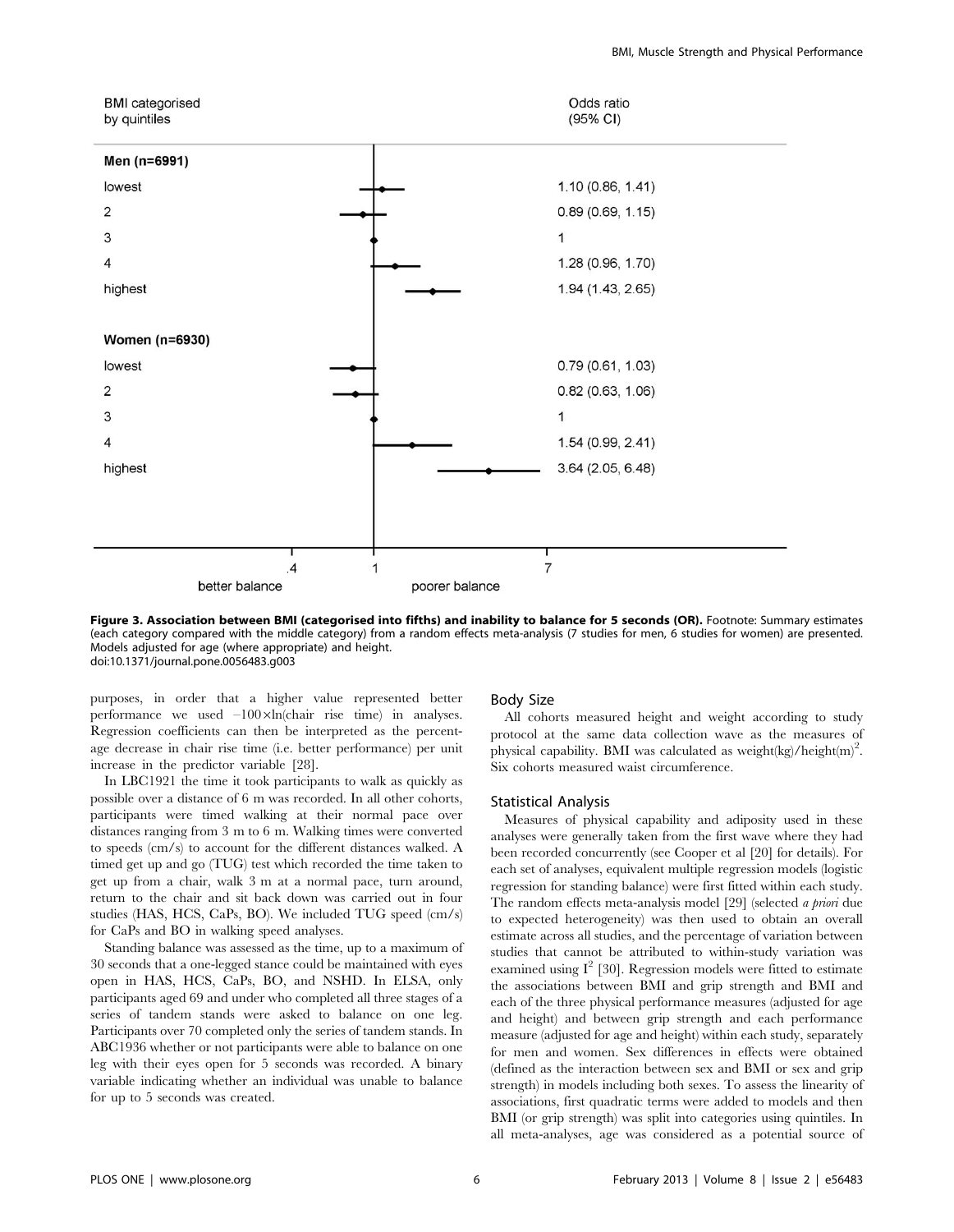

Figure 4. Association between grip strength (kg) and chair rise performance (%). Footnote: Models adjusted for age (where appropriate) and height.

doi:10.1371/journal.pone.0056483.g004

heterogeneity by assessing how the study estimates varied by mean age of participants. In addition, meta-analyses of interactions between age and BMI obtained within each study were performed.

Finally, we assessed the relative importance of grip strength and BMI to physical performance in the five studies with relevant data (NSHD, ELSA, HCS, HAS, LBC1921). Models were fitted within each study including BMI and grip strength with adjustment for age and height. BMI by grip strength interaction terms were added to test whether the effect of adiposity was modified by grip strength. Similar models were repeated with waist circumference instead of BMI, as preliminary analyses including both adiposity measures in models resulted in a weakening of both effects.

All analyses for the continuous outcomes were repeated using standardised measures. As the overall conclusions were unaltered, these results are not presented, but it is highlighted when this standardisation resulted in reduced heterogeneity. All analyses were carried out in Stata version 10.

## Results

Summary characteristics of the cohorts are provided in Table 1. Mean BMI for both men and women was over  $26 \text{ kg/m}^2$  in all cohorts, thus many participants in the included cohorts were overweight.

#### Adiposity and Grip Strength

After adjustment for age and height, higher BMI was associated with stronger grip strength among men only (Table 2, Figure S1) with heterogeneity across studies  $(I^2 = 57.2\%)$ . There was a suggestion that associations were stronger at younger ages, but this variation was reduced when using standardised grip strength and no evidence of an interaction between age and BMI was found when pooling within-study terms. There was strong evidence of a sex difference in association when within-study differences (the sex by BMI interaction terms) were combined in a meta-analysis. Grip strength was 0.22 kg (95% CI: 0.17 to 0.28) greater for every kg/m<sup>2</sup> higher BMI in men than women (Table 2). Men in the lowest fifth of BMI had a particularly low mean grip strength compared with men in the top four fifths (Figure S2). As only around a quarter of individuals were of normal weight or below  $\left( \langle 25 \text{ kg/m}^2 \rangle \right)$  these analyses investigated the associations with BMI primarily within the overweight and higher range. We therefore repeated analyses using the classification of underweight, normal weight, overweight ( $\geq 25$  kg/m<sup>2</sup>) and obese ( $\geq 30$  kg/m<sup>2</sup>). Underweight women, as well as underweight men, had weaker grip strength than those with higher BMI (Figure S3).

Higher waist circumference was related to stronger grip strength in men, but more weakly than BMI (data not shown). Including both BMI and waist circumference in the same model, resulted in the association with waist circumference becoming highly negative for both sexes, particularly for men. The positive association with BMI strengthened.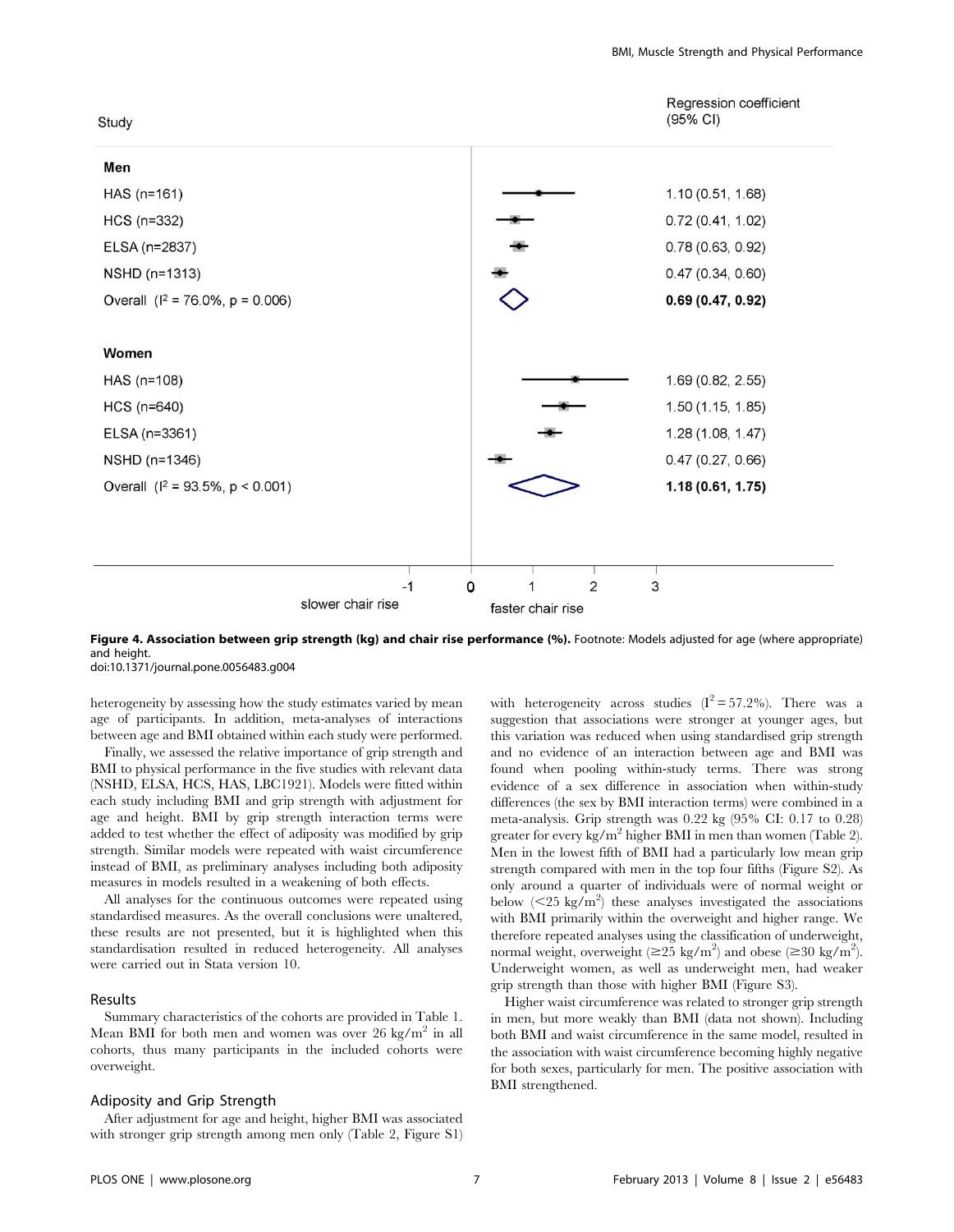

Figure 5. Association between grip strength (kg) and walking speed (cm/s). Footnote: Models adjusted for age (where appropriate) and height.

doi:10.1371/journal.pone.0056483.g005

## BMI and Physical Performance

Higher BMI was associated with poorer chair rise performance, slower walking speed and greater odds of being unable to balance for 5 seconds in both sexes, after adjustment for age and height (Table 2, Figures S4, S5, S6). For chair rise performance, there was moderate heterogeneity among men with a trend suggesting weaker associations with decreasing mean cohort age. However, no evidence of an age by BMI interaction was found when combining within-study estimates  $(p=0.2)$ . Exclusion from the walking speed analysis of the two studies (BO and CaPs) with TUG speed resulted in little change to the results. Heterogeneity in the associations among women with walking speed was explained by LBC1921 and heterogeneity among men was reduced to zero when a standardised outcome was used. The oldest cohort, HAS, was responsible for much of the heterogeneity among estimates for standing balance in both sexes  $(I^2 \text{ reduced to})$ 0 for men and 27.6% for women after exclusion). There was some suggestion that the associations were stronger in women than men, although these differences were small (Table 2).

When quadratic terms were pooled in a meta-analysis, a nonlinear effect of BMI on walking speed was suggested in both sexes  $(p<0.001$  in both) and on standing balance among men  $(p = 0.001)$ . There was less evidence of a consistent deviation from linearity for chair rise time. When considering BMI in categories, for all three measures, but especially for walking speed and standing balance, the detrimental impact of BMI was particularly evident in the highest fifth of the BMI distribution (Figures 1,2, 3).

Using the standard categorisation of underweight, normal weight, overweight and obese, for chair rise performance, there was little difference between the underweight group and the normal weight group, with only the obese group exhibiting substantially poorer performance (Figure S7). For both walking speed and standing balance, the underweight group showed poorer performance than the normal weight group (Figures S8, S9). However, the confidence intervals were wide due to the small numbers of underweight individuals.

# Grip Strength and Physical Performance

Higher grip strength was associated with better performance on all tests in both men and women after adjustment for age and height (Figures 4, 5, 6). The relationship was stronger in women than men for chair rise performance  $(0.36\% (-0.03, 0.75)$  per kg greater grip strength,  $p = 0.07$  and walking speed  $(0.43 \text{ cm/s})$  $(0.14, 0.71)$ ,  $p = 0.004$ ). The sex difference in chair rise performance became considerably stronger  $(p<0.001)$  on excluding the youngest cohort, NSHD, which was also the source of heterogeneity. There was no evidence of a sex difference in the relationship between grip strength and standing balance (OR (95% CI) for interaction:  $0.99$  (0.95, 1.02),  $p = 0.5$ ). Although there was a suggestion (Figures 4 and 5) that the effects were stronger at older ages for chair rise performance and walking speed, this was not supported when combining the within study grip strength by age interaction terms  $(p>0.2$  in all cases).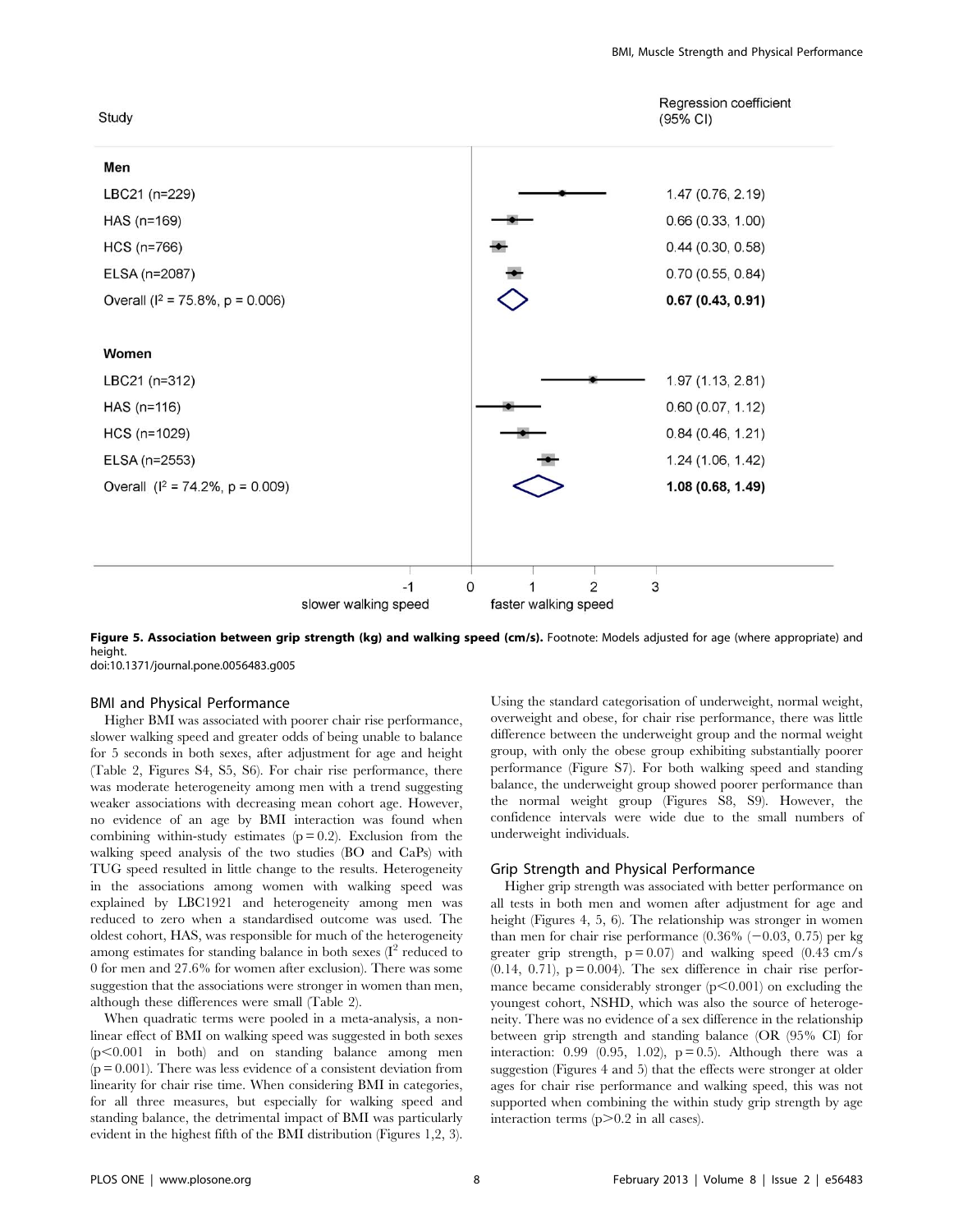

Figure 6. Association between grip strength (kg) and inability to balance for 5 seconds (OR). Footnote: Models adjusted for age (where appropriate) and height. doi:10.1371/journal.pone.0056483.g006

A non-linear effect of grip strength on chair rise performance

and walking speed was observed in both sexes, with the additional beneficial effects of stronger grip strength becoming less at higher levels of strength. There was no evidence of non-linearity (on the log scale) for standing balance.

# Combined Effects of BMI and Grip Strength on Physical Performance

Both grip strength and BMI remained associated with chair rise time, walking speed and standing balance in mutually adjusted models (also adjusted for age and height) (Table 3). There was no evidence of an interaction between BMI and grip strength for any of the performance measures. Given the previously observed nonlinearity of relationships for both BMI and grip strength, further models using binary categorisations of BMI (highest fifth  $(>30.5 \text{ kg/m}^2 \text{ in men and BMI}>31.7 \text{ kg/m}^2 \text{ in women})$  versus rest) and grip strength (lowest fifth  $\approx$  12 kg in men and  $\leq$  18 kg in women) versus rest) were fitted (Table 3). Both BMI and grip strength showed strong independent effects, but, again, there was no evidence of an interaction for any performance outcome. Hence, an additive effect is suggested.

Findings in the three studies with all relevant measures at the same age were very similar when waist circumference replaced BMI in these analyses.

### **Discussion**

Higher BMI was associated with poorer performance on chair rise, walking speed and standing balance tests. The associations of BMI with performance were non-linear, with poorer performance primarily observed in the most overweight groups, but with some suggestion of poorer performance also in the underweight. Weaker grip strength was associated with poorer performance on all tests and the associations with some aspects of performance were stronger in women than men. Although higher BMI was correlated with higher grip strength in men, BMI remained independently associated with performance after adjustment for grip strength. Those in the highest fifth of BMI and the lowest fifth of grip strength had the poorest performance through an additive effect. The associations with waist circumference were similar to those for BMI.

# Strengths and Limitations

A major strength of this study is the large sample size obtained by combining data from eight cohorts. This results in adequate power to investigate sex differences and to examine in detail the shape of relationships. The harmonisation of data and the coordinated analyses allows for an assessment of consistency of findings across studies, thus making conclusions more robust. Another strength is the use of objective measures of physical capability that have high levels of reliability and which allow examination of variation in function across the full spectrum of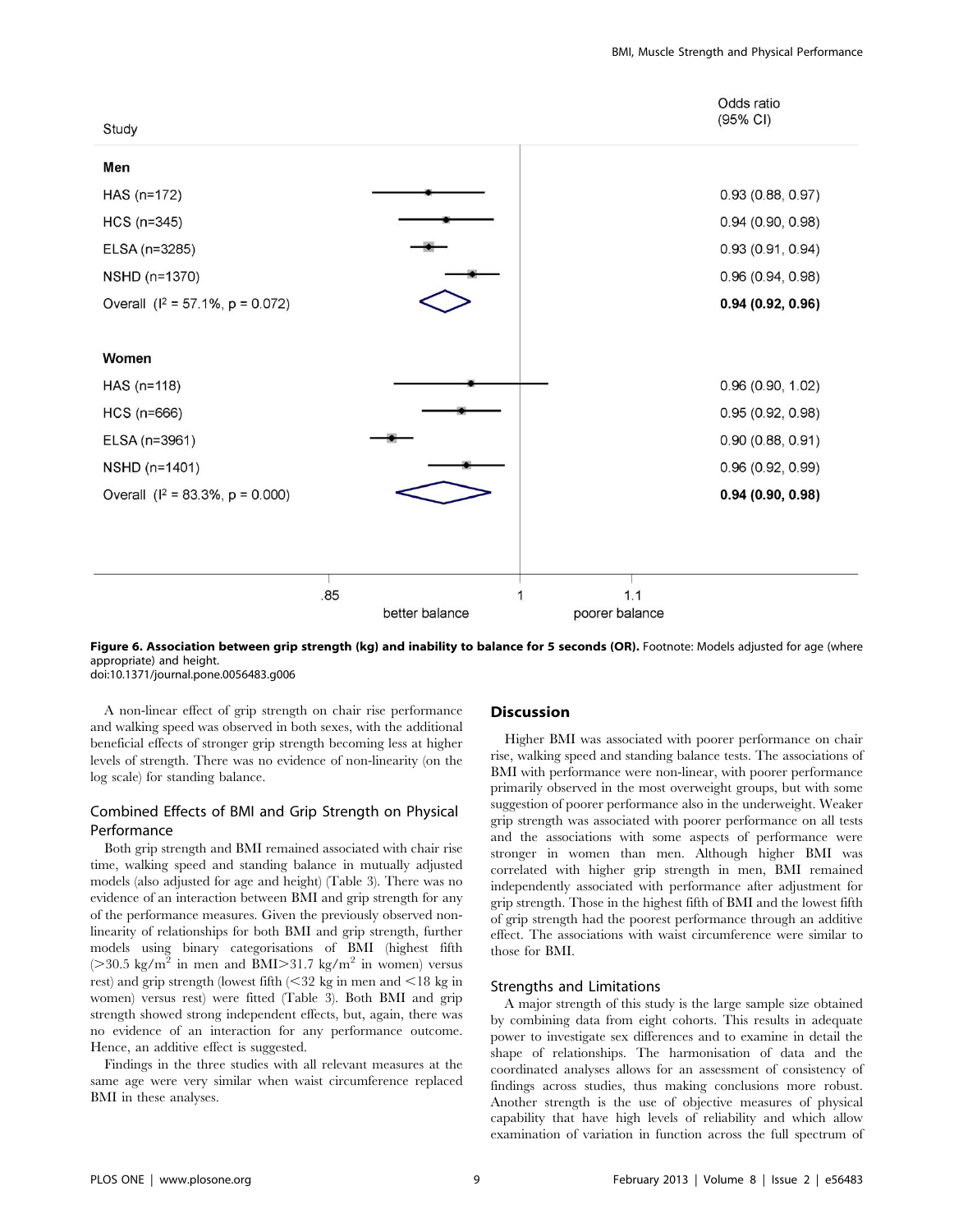|                 |       |      | Grip and BMI as continuous variables in same model |     |                                                          |     | Grip and BMI as binary variables' in same model             |     |                                                                             |     |
|-----------------|-------|------|----------------------------------------------------|-----|----------------------------------------------------------|-----|-------------------------------------------------------------|-----|-----------------------------------------------------------------------------|-----|
|                 |       | z    | Grip strength                                      |     | 隔                                                        | ᄭᅳ  | Grip strength                                               |     | 隔                                                                           | 인   |
|                 |       |      | regression coefficient<br>per kg (95% Cl)          |     | regression coefficient<br>per kg/m <sup>2</sup> (95% CI) |     | (lowest fifth v rest) (95% CI)<br>regression coefficient kg |     | (highest fifth v rest) (95% CI)<br>regression coefficient kg/m <sup>2</sup> |     |
| Chair rise      | Men   | 4614 | 0.74(0.49, 1.00)                                   | 81% | $-0.81(-10.8, -0.54)$                                    | 28% | $-10.78$ (-12.98, -8.59)                                    | 0%  | $-5.50(-8.55, -2.45)$                                                       | 40% |
| performance (%) | Women | 5407 | 1.21 (0.60, 1.81)                                  | 95% | $-1.14(-1.28, -0.99)$                                    | 0%  | $-13.45$ (-19.23, -7.70)                                    | 83% | $-10.62$ ( $-12.54$ , $-8.71$ )                                             | 0%  |
| Walking         | Men   | 3222 | 0.69 (0.44,0.94)                                   | 79% | $-1.03(-1.41,-0.64)$                                     | 69% | $-10.97(-13.48, -8.46)$                                     | 21% | $-8.54(-12.84, -4.23)$                                                      | 74% |
| speed (cm/s)    | Women | 3972 | 1.11 (0.69, 1.53)                                  | 77% | $-1.15(-1.57, -0.73)$                                    | 72% | $-13.52(-15.60, -11.45)$                                    | 0%  | $-12.90(-18.34, -7.43)$                                                     | 70% |
| Balance (OR)    | Men   | 5128 | 0.94(0.92, 0.96)                                   | 60% | 1.10 (1.04, 1.17)                                        | 71% | 2.64 (2.09,3.32)                                            | 0%  | 2.36 (1.62,3.46)                                                            | 46% |
|                 | Women | 6074 | 0.94(0.90, 0.98)                                   | 83% | 1.12(1.08, 1.15)                                         | 64% | 2.65 (2.21,3.17)                                            | 0%  | 2.98 (2.01, 4.42)                                                           | 63% |

Table 3. Summary regression coefficients obtained from random effects meta-analysis of within-study estimates from models including both BMI and grip strength (models also

Table 3. Summary regression coefficients obtained from random effects meta-analysis of within-study estimates from models including both BMI and grip strength (models also

BMI, Muscle Strength and Physical Performance

ability. Although data were harmonised, there remain differences in measures across studies which might limit comparability. Standing balance performance was particularly problematic to harmonise; the measure of balance selected is less appropriate for younger studies such as NSHD as very few individuals of that age were unable to balance for 5 seconds [20]. We did conduct a number of sensitivity analyses (for example excluding studies using TUG speed instead of walking speed) and found little differences in associations.

All associations considered were cross-sectional due to the lack of comparable multiple measurements of BMI and physical performance across studies, thus limiting our ability to deduce the direction of association. Hence, it is possible that the observed associations are actually due to reductions in physical capability resulting in increases in BMI, possibly through reduced physical activity. Previous work in the NSHD does, however, suggest that prior life course body size impacts on physical performance at age 53 [31]. The study designs of the HALCyon cohorts vary, with the samples analysed here being obtained in different ways and none remain completely representative of the original populations from which they were selected. Hence, findings could have been influenced by sample selection and selective attrition. However, although all studies are from the UK, given their diverse designs and selection criteria any such bias would be unlikely to be completely consistent across all studies. That we observed consistent findings in terms of direction of associations, if not magnitude, suggests that the results are not entirely due to selection bias within cohorts. There is also the possibility that the studies included in HALCyon may not be representative of all studies which could address the aims of this research. The extent of heterogeneity  $(I^2)$  could not be estimated very precisely as the number of studies included was relatively small. This also limited the extent to which we could investigate reasons for heterogeneity. A priori it was considered that age may have an impact on the strength of associations. As well as ordering plots by mean age of study, we tested whether there was evidence of a BMI by age interaction. In most studies the age range may have been too narrow to properly assess this.

## Comparison with Previous Studies

Other studies have shown similar associations between higher BMI and poorer physical capability [7–16]. Consistent with previous findings of a stronger association between BMI and functional limitations in women than men [6,32,33], we find weak evidence to support a small sex difference in relation to physical performance, particularly chair rising.

For walking speed and standing balance, the underweight group appeared to perform more poorly than the normal and overweight groups, although the small proportion (3%) underweight (even when defined as  $\leq$ 20 rather than  $\leq$ 18.5 kg/m<sup>2</sup>) meant we could not test the difference adequately. The finding is in agreement with some previous studies [12,13]. We also found only small mean differences in physical performance with higher BMI within the normal to overweight categories with greater differences only occurring in the top one or two fifths of the BMI distribution. As in the few previous studies, we also found that higher central adiposity was related to slower walking speed [17], and this was extended to other measures of performance. Rather than adding additional information, however, we found that waist circumference acted in a very similar way to BMI in relation to performance.

Previous studies have generally investigated the combined effects of grip strength and adiposity by defining four groups: neither sarcopenic (as measured by low grip strength or muscle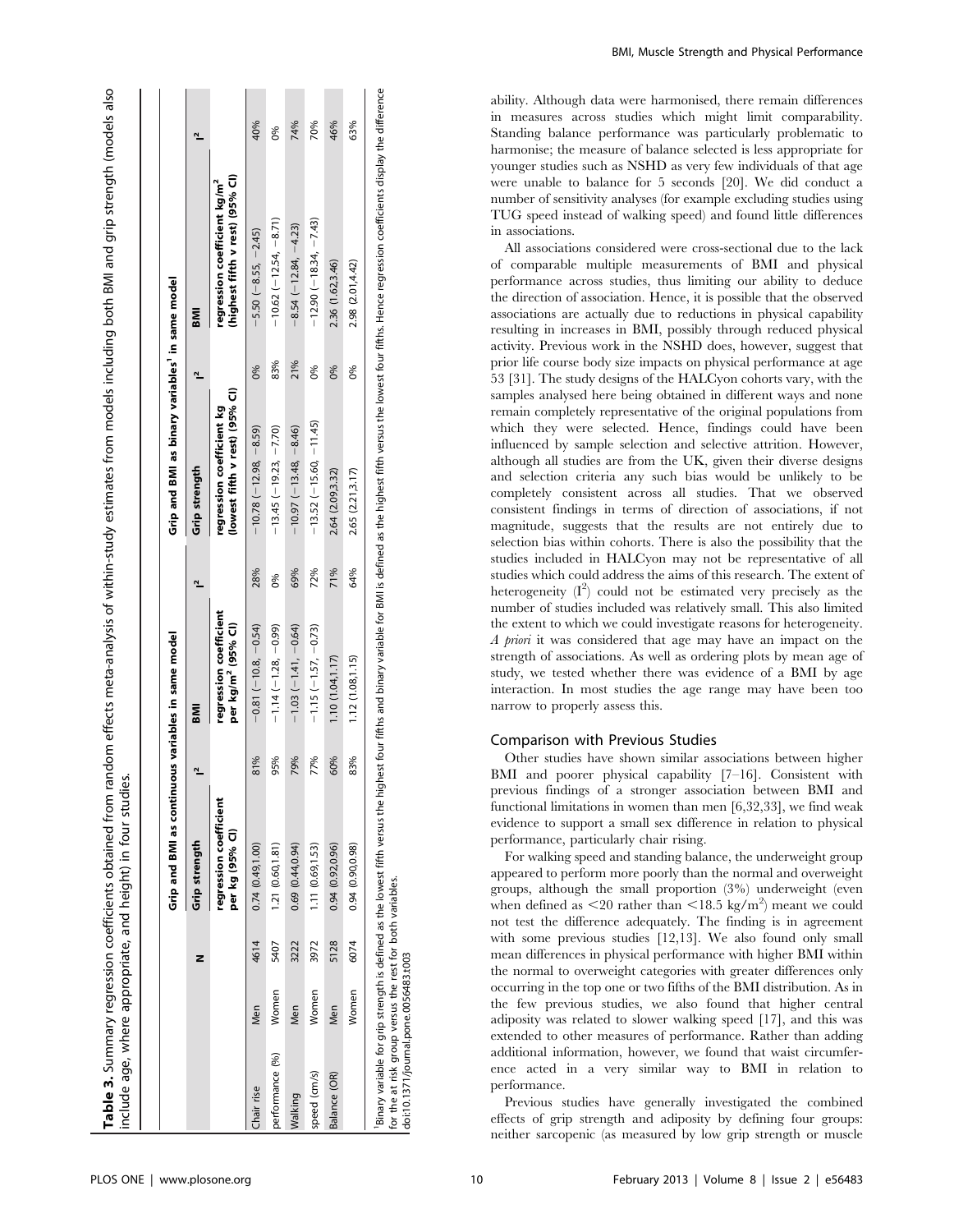mass) nor obese; obese only; sarcopenic only; and both obese and sarcopenic. Some, but not all, have found that poor performance is greatest in those with both obesity and sarcopenia. This may depend on the way that sarcopenia has been defined, with those basing it on low muscle strength showing an effect [8,34], but those with muscle mass not [35,36]. Studies based on grip strength were consistent with our findings of poorest performance among those with low strength and high BMI, with the effects of the two components being additive. Given the methods used in previous studies it is generally unclear whether the estimated effects of sarcopenic obesity simply reflect an additive effect of low muscle strength and obesity or whether the detrimental effect of obesity is only apparent if accompanied by low muscle strength (i.e. an interaction).

#### Explanations and Implications

The curvilinear relationships observed between BMI and chair rise and standing balance times suggest that there may be a threshold for BMI which is detrimental to these outcomes. This may support categorisation of BMI in analyses, although a threshold effect, previously suggested from a review (but not metaanalysis) of the literature [6] as being between  $30-35$  kg/m<sup>2</sup>, was not clearly observed in our study across all cohorts and performance measures, suggesting the focus should not just be on the extreme category.

Poor health, low levels of physical activity and frailty may explain the finding that underweight participants performed more poorly than normal and overweight individuals. However, the cross-sectional nature of these analyses means that the direction of any relationships cannot be determined. It may also be that any such relationship is weakened by those not able to perform the tests being in worse health, and thus perhaps more likely to be underweight than those that are able. Associations between weak grip strength and high adiposity and poor performance may also be in part due to the ill health and low levels of physical activity in these groups [19].

Stronger effects of BMI on performance among women compared with men may reflect differences in body composition between the sexes. Due to genetic, hormonal and environmental differences women tend to have a lower proportion of lean mass than males. There are also gender differences in the distribution of lean mass with males tending to have greater amounts of upper body lean mass [37]. This is supported by the positive association between BMI and grip strength in men but not women; although even among men, it was only those in the lowest BMI group who exhibited lower muscle strength compared with the others. Grip strength was also generally more strongly associated with performance in women than men, perhaps because women have much lower strength than men with more, therefore, being at risk of impairment.

We found substantial heterogeneity in associations across studies for some analyses. In some cases, such as for walking speed, this was reduced on use of a standardised outcome due to differences in the standard deviations across studies resulting from variations in protocol. For chair rise time and standing balance the suggestion that the association with BMI got stronger with increasing mean age of study participants may be due to the same BMI representing a greater proportion of fat mass at older ages as fat mass has been shown to increase with age while muscle mass declines [38,39]. However, any such age-related change in the effect of body size should be interpreted with caution as our observations were at the study, rather than individual, level, and analyses within studies found no evidence of a change in effect with age. Heterogeneity might also exist due to the different life

course experiences of the different cohorts. Cross-sectional associations between BMI and physical performance are likely to depend not only on current size but also on the length of time that an individual has been overweight. Different cohorts have experienced rises in mean BMI at different ages and thus for the same BMI, the burden of cumulative BMI may be different [38,40]. Alternatively, differences may be a result of variation in study design and conduct.

Those at the bottom end of the grip strength distribution, in general, did particularly poorly on all performance tests suggestive, as for BMI, of a threshold effect. Hence, individuals with poor muscle strength and high adiposity (sarcopenic obesity) have considerably poorer performance than others through an additive effect. These associations with physical performance were evident even in the youngest cohort (53 years). Although we cannot infer causality from our findings, they suggest that early assessment to identify those most at risk, and interventions to reduce fat mass and improve muscle strength, may prevent future functional limitations.

### Supporting Information

Figure S1 Association between BMI  $(kg/m^2)$  and grip strength.

(TIF)

Figure S2 Association between BMI (categorised into fifths) and grip strength (kg). Summary estimates (each category compared with the middle category) from a random effects meta-analysis (5 studies). Models adjusted for age (where appropriate) and height.

(TIF)

Figure S3 Association between BMI (in categories) and grip strength (kg). Summary estimates (each category compared with the normal weight category) from a random effects meta-analysis (5 studies). Models adjusted for age (where appropriate) and height.

(TIF)

Figure S4 Association between BMI  $(kg/m^2)$  and chair rise performance (%).

(TIF)

Figure S5 Association between BMI  $({\rm kg/m}^2)$  and walking speed (cm/s). (TIF)

Figure S6  $\,$  Association between BMI (kg/m $^2)$  and inability to stand on one leg for 5 seconds (OR). (TIF)

Figure S7 Association between BMI (in categories) and chair rise performance (%). Summary estimates (each category compared with the normal weight category) from a random effects meta-analysis (4 studies). Models adjusted for age (where appropriate) and height. (TIF)

Figure S8 Association between BMI (in categories) and walking speed (cm/s). Summary estimates (each category compared with the normal weight category) from a random effects meta-analysis (7 studies for men, 6 studies for women). Models adjusted for age (where appropriate) and height. (TIF)

Figure S9 Association between BMI (in categories) and inability to balance on one leg for 5 seconds. Summary estimates (each category compared with the normal weight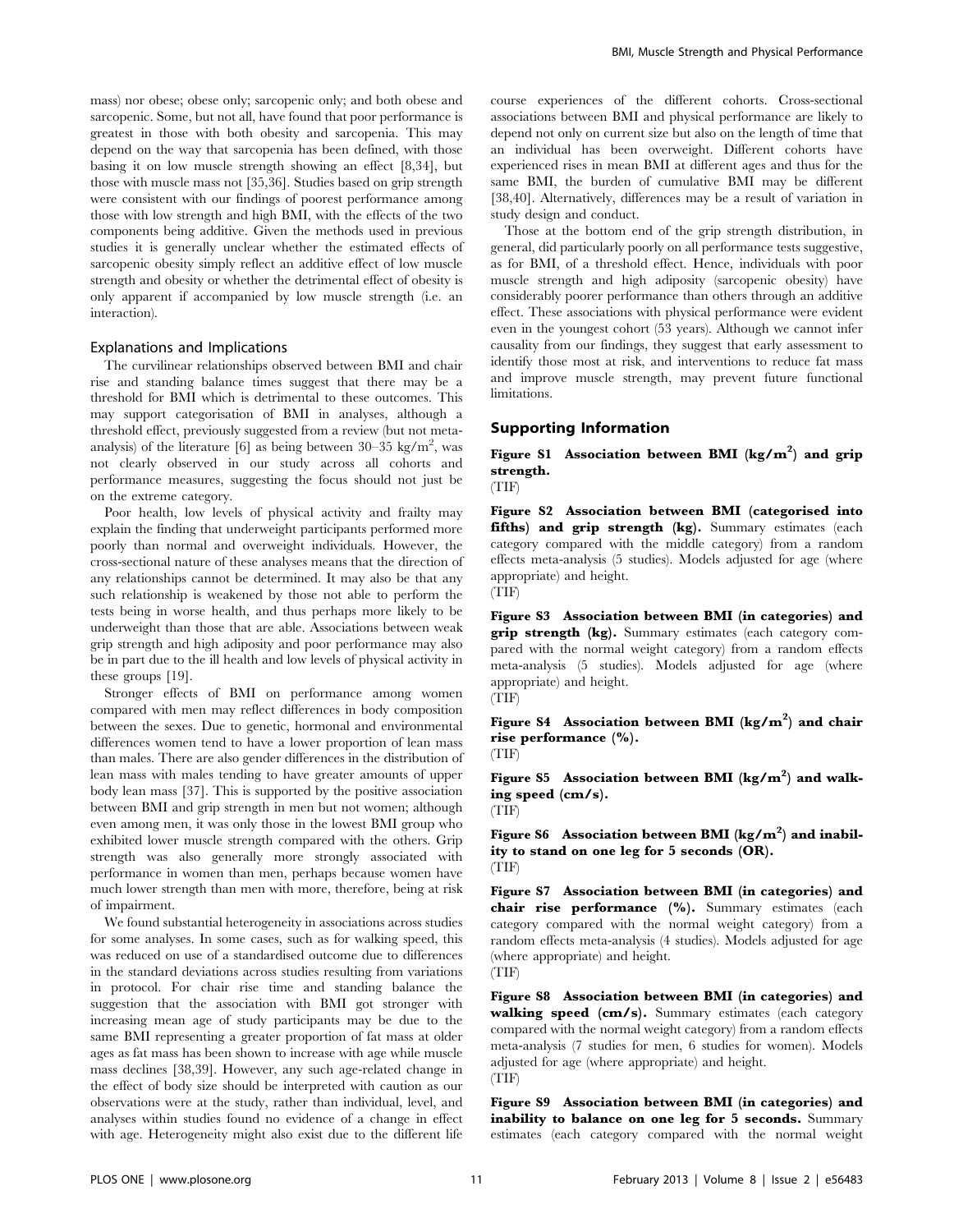category) from a random effects meta-analysis (5 studies for men: HAS and ABC1936 are omitted due to small numbers, 4 studies for women: NSHD and ABC1936 are omitted due to small numbers). Models adjusted for age (where appropriate) and height. (TIF)

#### Acknowledgments

We are very grateful to all the cohort members who have participated in the studies included in HALCyon and all those involved in data collection. The HALCyon Study team also includes: Tamuno Alfred, School of Social and Community Medicine, University of Bristol, Bristol, UK; Paula Aucott, Department of Geography, University of Portsmouth, Portsmouth, United Kingdom; Leone Craig, Institute of Applied Health Sciences, University of Aberdeen, Aberdeen, UK; Ian Day, MRC Centre for Causal Analyses in Translational Epidemiology, School of Social and Community Medicine, University of Bristol, Bristol, UK; Jane Elliott, Centre for Longitudinal Studies, Institute of Education, London, UK; Catharine Gale, MRC Lifecourse Epidemiology Unit, University of Southampton, Southampton, UK; Mike Gardner, School of Social and Community Medicine, University of Bristol, Bristol, UK; James Goodwin, Age UK, UK; Alison Stephen, MRC Human Nutrition Research, Elsie Widdowson Laboratory, Cambridge, UK; Carmen Martin-Ruiz, Institute for Ageing and Health, Newcastle University, Newcastle, UK; Gita Mishra, School of Population Health, University of Queensland, Herston, Australia; Zeinab Mulla, MRC Unit for Lifelong Health and Ageing and Institute of

#### References

- 1. Cooper R, Kuh D, Hardy R, Mortality Review Group, FALCon and HALCyon study teams (2010) Objective measures of physical capability and subsequent mortality: a systematic review and meta-analysis. Br Med J 341: c4467.
- 2. Cooper R, Kuh D, Cooper C, Gale CR, Lawlor DA, et al. (2011) Objective measures of physical capability and subsequent health: a systematic review of published literature. Age Ageing 40: 14–23.
- 3. Guralnik JM, Simonsick EM, Ferrucci L, Glynn RJ, Berkman LF, et al. (1994) A short performance battery assessing lower extremity function: association with self-reported disability and prediction of mortality and nursing home admission. J Gerontol 49: M82–M94.
- 4. Rossner S (2002) Obesity: the disease of the twenty-first century. Int J Obes Relat Metab Disord 26 Suppl 4(S2): S4.
- 5. Lobstein T, Jackson Leach R (2007) Foresight Tackling Obesities: Future Choices - International Comparisons of Obesity Trends, Determinants and Responses - Evidence Review. 2007. Department of Innovation Universities and Skills. Available: http://www.bis.gov.uk/assets/foresight/docs/obesity/ 06%20page.pdf.
- 6. Vincent HK, Vincent KR, Lamb KM (2010) Obesity and mobility disability in the older adult. Obesity 11: 568–579.
- 7. Houston DK, Ding J, Nicklas BJ, Harris TB, Lee JS, et al. (2007) The association between weight history and physical performance in the Health, Aging and Body Composition study. Int J Obes Relat Metab Disord 31: 1680–1687.
- 8. Stenholm S, Alley D, Bandinelli S, Griswold ME, Koskinen S, et al. (2009) The effect of obesity combined with low muscle strength on decline in mobility in older persons: results from the InCHIANTI study. Int J Obes Relat Metab Disord 33: 634–644.
- 9. Ferrucci L, Pennix BW, Leveille SG, Corti MC, Pahor M, et al. (2000) Characteristics of nondisabled older persons who perform poorly in objective tests of lower extremity function. J Am Geriatr Soc 48: 1102–1110.
- 10. Brach JS, VanSwearingen JM, FitzGerald SJ, Storti KL, Kriska AM (2004) The relationship among physical activity, obesity, and physical function in community-dwelling older women. Prev Med 39: 74–80.
- 11. Kuh D, Bassey EJ, Butterworth S, Hardy R, Wadsworth ME, et al. (2005) Grip strength, postural control, and functional leg power in a representative cohort of British men and women: associations with physical activity, health status, and socioeconomic conditions. J Gerontol A Biol Sci Med Sci 60: 224–231.
- 12. Sergi G, Perissinotto E, Toffanello ED, Maggi S, Manzato E, et al. (2007) Lower extremity motor performance and body mass index in elderly people: the Italian Longitudinal Study on Aging. J Am Geriatr Soc 55: 2023–2029.
- 13. Woo J, Leung J, Kwok T (2007) BMI, body composition, and physical functioning on older adults. Obesity 15: 1886–1894.
- 14. Lang IA, Llewellyn DJ, Alexander K, Melzer D (2008) Obesity, physical function, and mortality in older adults. J Am Geriatr Soc 56: 1474–1478.
- 15. Forrest KY, Zmuda JM, Cauley JA (2006) Correlates of decline in lower extremity performance in older women: A 10-year follow-up study. J Gerontol A Biol Sci Med Sci 61: 1194–1200.
- 16. Shin H, Panton LB, Dutton GR, Ilich JZ (2011) Relationship of Physical Performance with Body Composition and Bone Mineral Density in Individuals over 60 Years of Age: A Systematic Review. J Aging Res 2011: 191896. doi: 10.4061/2011/191896.

Epidemiology and Health Care, University College London, London, UK; Emily Murray, MRC Unit for Lifelong Health and Ageing and Institute of Epidemiology and Health Care, University College London, London, UK; Sam Parsons, Centre for Longitudinal Studies, Institute of Education, London, UK; Chris Power, MRC Centre of Epidemiology for Child Health/Centre for Paediatric Epidemiology and Biostatistics, UCL Institute of Child Health, London, UK; Marcus Richards, MRC Unit for Lifelong Health and Ageing and Institute of Epidemiology and Health Care, University College London, London, UK; Paul Shiels, Institute of Cancer Sciences, University of Glasgow, Glasgow, UK; Humphrey Southall, Department of Geography, University of Portsmouth, Portsmouth, UK; Kate Tilling, School of Social and Community Medicine, University of Bristol, Bristol, UK; Vicky Tsipouri, MRC Unit for Lifelong Health and Ageing and Institute of Epidemiology and Health Care, University College London, London, UK; Thomas von Zglinicki, Institute for Ageing and Health, Newcastle University, Newcastle, UK; Lawrence Whalley, Institute of Applied Health Sciences, University of Aberdeen, Aberdeen, UK.

## Author Contributions

Interpretation of results: RH RC DK. Acquisition of data: RH RC AAS YBS CC IJD PD JG RMM GM JMS AS HS DK. Critical revision of the manuscript: RC AAS YBS CC IJD PD JG RMM GM JMS AS HS DK. Conceived and designed the experiments: RH RC DK. Analyzed the data: RH. Wrote the paper: RH.

- 17. Tolea MI, Costa PT, Terracciano A, Griswold M, Simonsick EM, et al. (2010) Sex-specific correlates of walking speed in a wide age-ranged population. J Gerontol B Psychol Sci Soc Sci 65B: 174–184.
- 18. Kuh D, Hardy R, Butterworth SL, Wadsworth M, Cooper C, et al. (2006) Developmental origins of midlife grip strength: findings from a birth cohort study. J Gerontol A Biol Sci Med Sci 61: 702–706.
- 19. Stenholm S, Harris TB, Rantanen T, Visser M, Kritchevsky SB, et al. (2008) Sarcopenic obesity: definition, cause and consequences. Curr Opin Clin Nutr Metab Care 11: 693–700.
- 20. Cooper R, Hardy R, Aihie Sayer A, Ben-Shlomo Y, Birnie K, et al. (2011) Age and gender differences in physical capability levels from mid-life onwards: the harmonisation and meta-analysis of data from eight UK cohort studies. PLoS ONE 6: e27899.
- 21. Deary IJ, Whiteman MC, Starr JM, Whalley LJ, Fox HC (2004) The impact of childhood intelligence on later life: following up the Scottish mental surveys of 1932 and 1947. J Pers Soc Psychol 86: 130–147.
- 22. Martin RM, Gunnell D, Pemberton J, Frankel S, Davey Smith G (2005) Cohort profile: The Boyd Orr cohort–an historical cohort study based on the 65 year follow-up of the Carnegie Survey of Diet and Health (1937–39). Int J Epidemiol 34: 742–749.
- 23. The Caerphilly and Speedwell Collaborative Group (1984) Caerphilly and Speedwell collaborative heart disease studies. J Epidemiol Community Health 38: 259–262.
- 24. Steptoe A, Breeze E, Banks J, Nazroo J (2012) Cohort profile: The English Longitudinal Study of Ageing. Int J Epidemiol Nov 9 [Epub ahead of print].
- 25. Syddall HE, Simmonds SJ, Martin HJ, Watson C, Dennison EM, et al. (2010) Cohort profile: The Hertfordshire Ageing Study (HAS). Int J Epidemiol 39: 36– 43.
- 26. Syddall HE, Aihie Sayer A, Dennison EM, Martin HJ, Barker DJ, et al. (2005) Cohort profile: the Hertfordshire cohort study. Int J Epidemiol 34: 1234–1242.
- 27. Wadsworth M, Kuh D, Richards M, Hardy R (2006) Cohort Profile: The 1946 National Birth Cohort (MRC National Survey of Health and Development). Int J Epidemiol 35: 49–54.
- 28. Cole TJ (2000) Sympercents: symmetric percentage differences on the 100 loge scale simplify the presentation of log transformed data. Stat Med 19: 3109–3125.
- 29. DerSimonian R, Laird N (1986) Meta-analysis in clinical trials. Control Clinl Trials 7: 177–188.
- 30. Higgins JP, Thompson SG (2002) Quantifying heterogeneity in a meta-analysis. Stat Med 21: 1539–1558.
- 31. Kuh D, Hardy R, Butterworth S, Okell L, Richards M, et al. (2006) Developmental origins of midlife physical performance: evidence from a British birth cohort. Am J Epidemiol 164: 1110–1121.
- 32. Jensen GL, Friedmann JM (2002) Obesity is associated with functional decline in community-dwelling rural older persons. J Am Geriatr Soc 50: 918–923.
- 33. Jensen GL (2005) Obesity and functional decline: epidemiology and geriatric consequences. Clin Geriatr Med 21: 677–687.
- 34. Zoico E, Di Francesco V, Guralnik JM, Mazzali G, Bortolani A, et al. (2004) Physical disability and muscular strength in relation to obesity and different body composition indexes in a sample of healthy elderly women. Int J Obes Relat Metab Disord 28: 234–241.